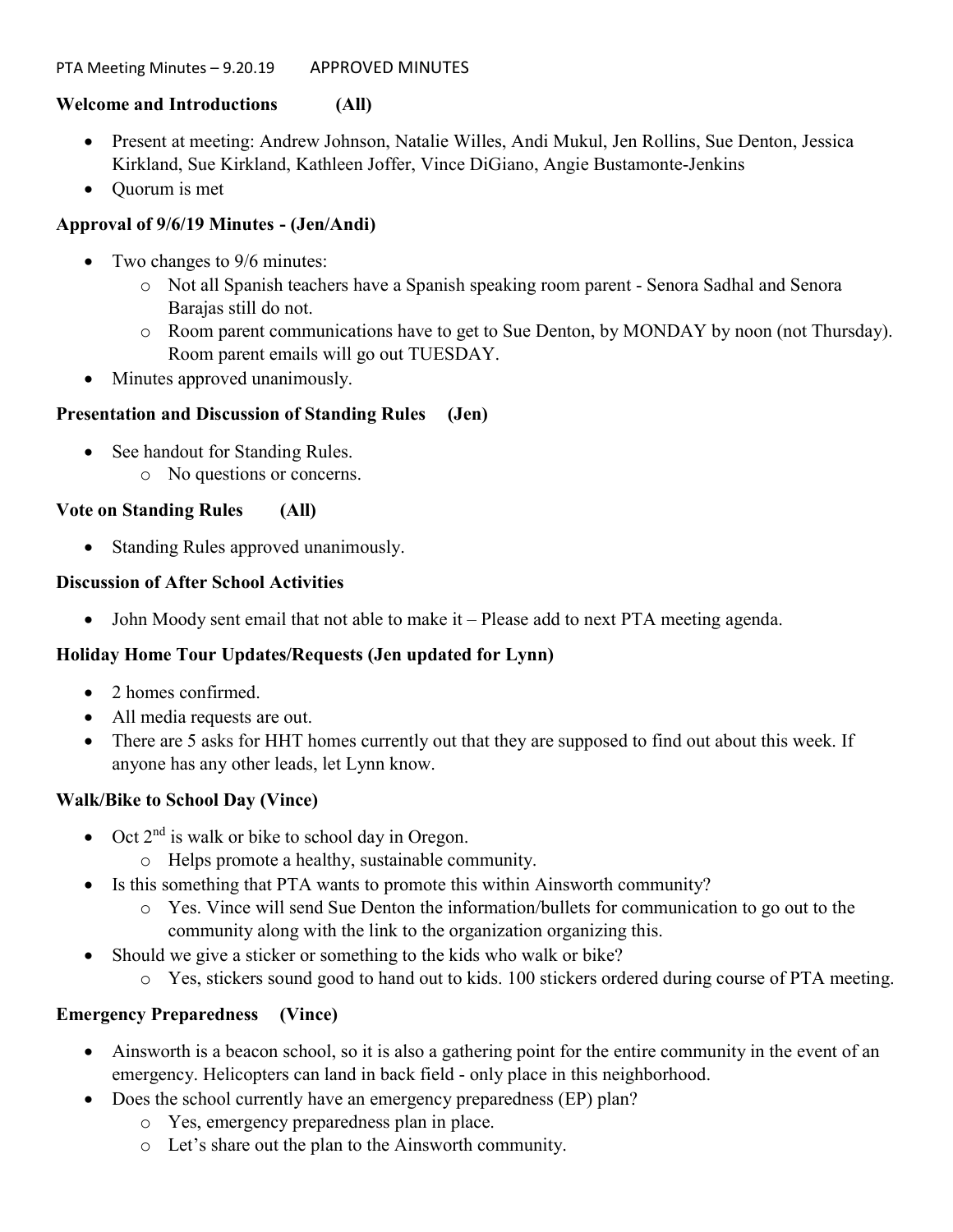- Do all of the parents know this/has this plan been communicated out before (e.g. where parents should pick up kids in even of natural disaster, etc.)?
	- o Not sure to what extent parents know school EP plan
- As a PTA, should we be communicating this out to the Ainsworth community and provide resources for families to develop their own plan?
	- o A small group of parents have already been working on this.
	- o Natalie will reach out to have a PTA liason for this to help organize.
	- o PTA should coordinate with SWHRL (South West Hills Residential League) too.
	- o Plan on having something in October, such as an EP speaker at school in the evening to help communicate this out, and help provide resources for emergency preparedness planning.
- Can there be secondary emergency preparedness container stored here for the school for the general community, not just Ainsworth?
	- o No, PPS does not allow that, just the school's container.

# Mental Wellness (Vince)

- According to conference, all schools should have a mental wellness policy. As they get older, 25% of kids show signs of mental health. If this is openly shared and acknowledged in community early on, kids are more likely to seek help for issues, less likely to have stigma around issues.
- Community should know who the school specialists are, what the school's mental wellness program is, etc. Should also include pathways to open communication, teaching kids to self-advocate, show empathy, resiliency and trauma, etc.
- Student mental wellness is a conversation that the school has weekly with counselors, teachers, and students. There is a strong program in place at Ainsworth.

# Announcements (All)

- All major volunteer positions are filled currently.
- Still following up on additional needs (e.g. Art/Music teacher volunteer needs, HHT volunteers, Buckaroo volunteers).

# Ainsworth Family Dance – October 25<sup>th</sup>.

- Foundation will pay for pizza and glow sticks, in exchange for having a Foundation table in the corner for Red Ball.
- Gym reserved. Need to Submit a CUB to Noah, including CUB to use the hallway/atrium in addition to the gym.
- Will need to submit a janitorial bill around \$200.
- Do we need wristbands for family dance?
	- o Ask Aimee Davenport if any additional from Buckaroo.
- Are there other supplies that can be borrowed?
	- o There should be water jugs, etc. in the PTA storage closet outside Ms Mann's classroom Free to use
- Tables and chairs?
	- o Can use the tables under stairs, ask janitorial staff to help with transport of chairs down to gym.
- Talk to aftercare about set-up early for family dance and make sure that they know, etc.
- Advertise for Family Dance after Buckaroo!
- Organizers should come and talk to PTA about it if they can, otherwise go through Andi if there is anything that needs to be presented to PTA.